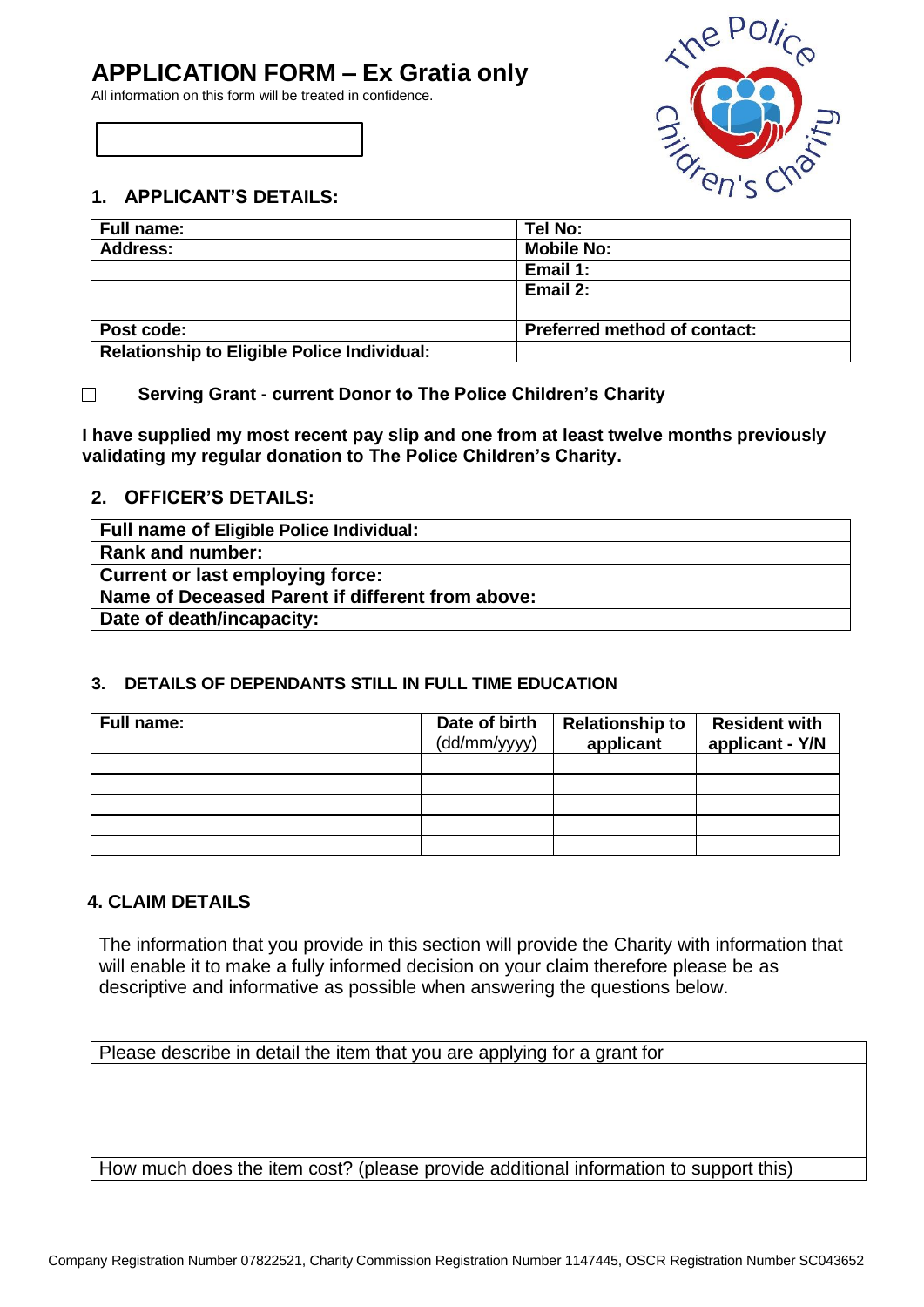How will this item make a difference to your life?

Please explain in detail how not having this item currently is impacting on your life.

If you have applied for funding for this item elsewhere, please provide full details

How much are you prepared to contribute towards this item?  $f$ 

**(Continue to page 4 if you need extra writing space)**

### **5. APPLICANT'S DECLARATION**

- $\Box$ I understand that all personal information on this form will be confidential to The Police Children's Charity and shared in confidence only with other Police Charities; and that the personal information will not be shared with persons other than that without my express consent unless required to do so by law.
- $\Box$ In order to provide the best possible levels of service, updates or other information I agree to the The Police Children's Charity contacting me using the details I have provided.
- $\Box$ FOR SERVING GRANT APPLICATIONS ONLY I have attached two copies of my pay slips showing donations to The Police Children's Charity; most recent and one from 12 months previously.

I am the parent/guardian of the child/children for whom application for a benefit is made. I certify that the information given in this application is, to the best of my knowledge and belief correct and that should any over-payment be made this will be repaid without any undue delay.

**Signature:** ………………………………………………….. **Date:** …………………………

**Print name:** ………………………………………………....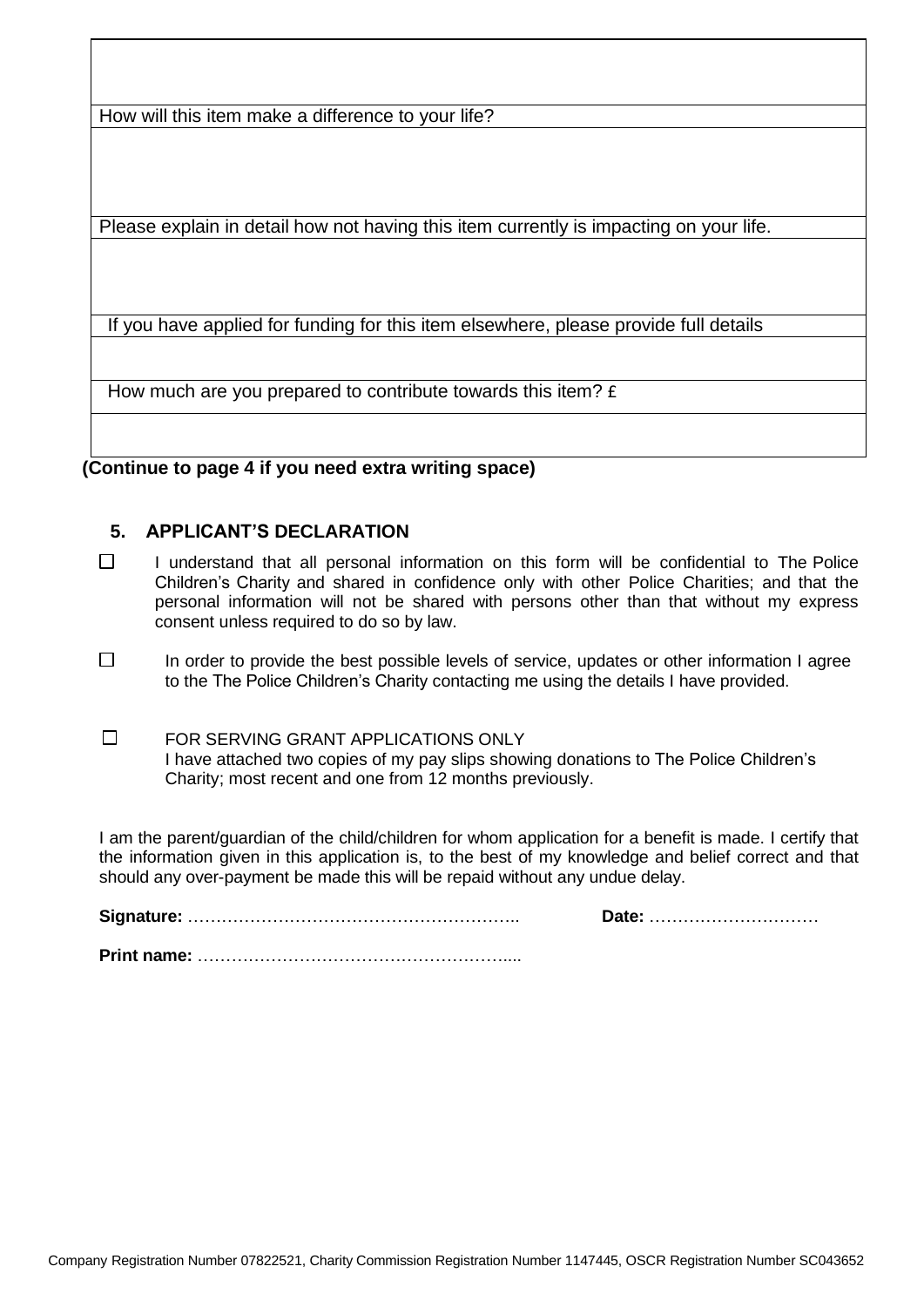# **FOR SERVING GRANT APPLICATIONS ONLY**

#### **6. APPLICANT'S BANK DETAILS**

**Please note:** All allowances are paid by BACS. Failure to provide bank details is likely to result in the non-payment of a benefit.

 $\overline{\mathsf{I}}$ 

#### **Name of Bank/Building Society:**

#### **Address of Bank/Building Society:**

 $\overline{\Gamma}$ 

| Post code:                                                      |  |  |  |  |  |
|-----------------------------------------------------------------|--|--|--|--|--|
|                                                                 |  |  |  |  |  |
| <b>Sort Code:</b>                                               |  |  |  |  |  |
| <b>Account Number:</b>                                          |  |  |  |  |  |
| <b>Building</b><br><b>Society</b><br><b>Ref/Roll</b><br>number: |  |  |  |  |  |
|                                                                 |  |  |  |  |  |
| Date:                                                           |  |  |  |  |  |
|                                                                 |  |  |  |  |  |